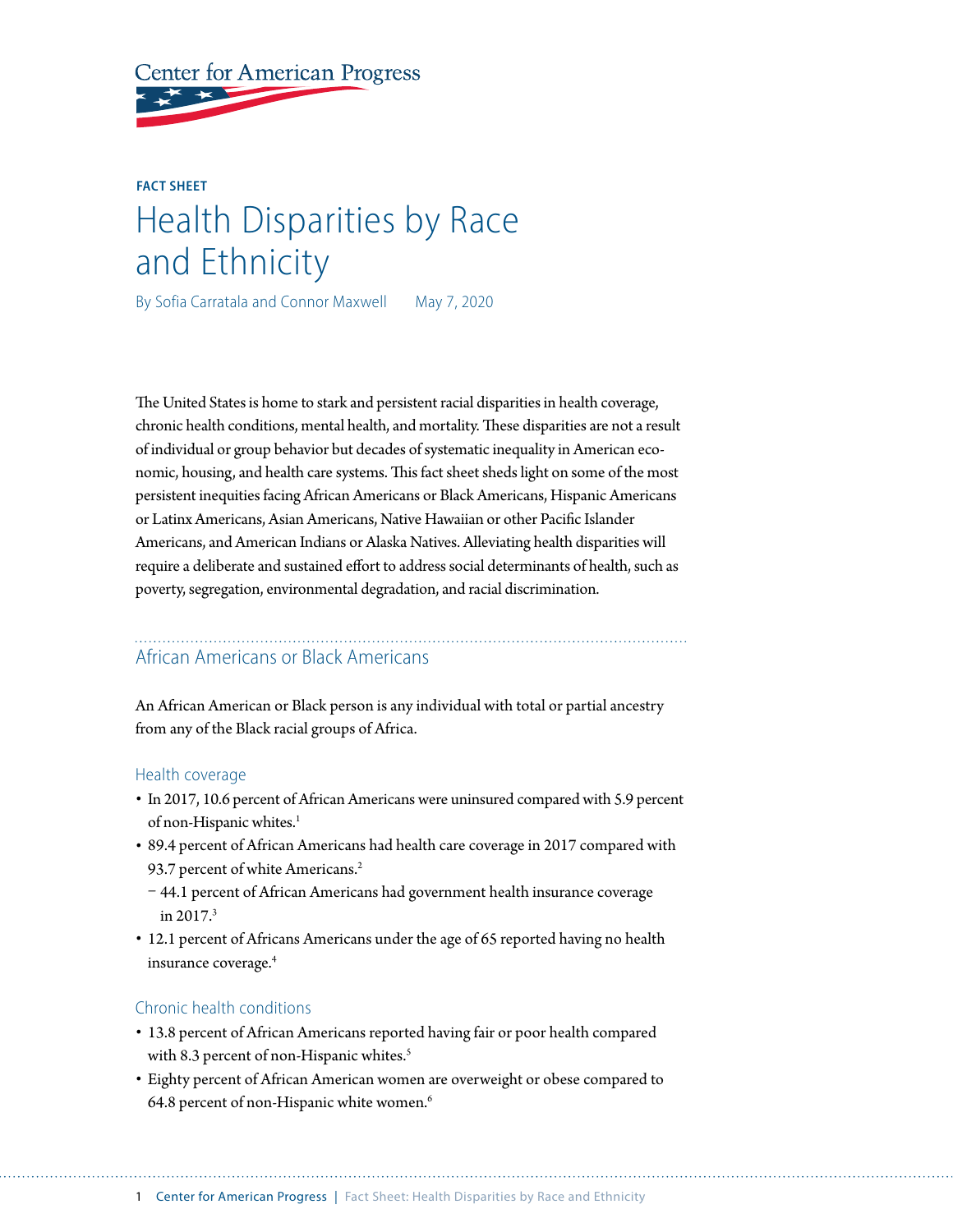• In 2017, 12.6 percent of American African children had current asthma compared with 7.7 percent of non-Hispanic white children. Forty-two percent of African American adults over age 20 suffer from hypertension compared with 28.7 percent of non-Hispanic white adults.7

## Mental health

- In 2018, 8.7 percent of African American adults received mental health services compared with 18.6 percent of non-Hispanic white adults.<sup>8</sup>
- 6.2 percent of African American adults received prescription medication for mental health services compared with 15.3 percent of non-Hispanic white adults.<sup>9</sup>
- In 2018, 3.8 percent of African American adults reported serious psychological distress<sup>10</sup>

# Leading causes of death

- The leading causes of death among African Americans are heart disease, cancer, and accidents<sup>11</sup>
- African Americans have the highest mortality rate for all cancers combined compared with any other racial and ethnic group.<sup>12</sup>
- There are 11 infant deaths per 1,000 live births among Black Americans. This is almost twice the national average of 5.8 infant deaths per 1,000 live births.<sup>13</sup>
- 11.4 per 100,000 African American men and 2.8 per 100,000 of African American women die by suicide.14

# Hispanic Americans or Latinx Americans

The federal government defines Hispanic or Latino "as a person of Cuban, Mexican, Puerto Rican, South or Central American, or other Spanish culture or origin regardless of race."<sup>15</sup>

#### Health coverage

- In 2017, 16.1 percent of Hispanics were uninsured compared with 5.9 percent of non-Hispanic whites.<sup>16</sup>
- 83.9 percent of Hispanics had health care coverage in 2017 compared with 9 3.7 percent white non-Hispanic Americans.<sup>17</sup>
- $-$  39.5 percent of Hispanics had government health insurance coverage in 2017.<sup>18</sup>
- 20.1 percent of Hispanics under the age of 65 reported having no health insurance coverage.19
- In 2017, 7.7 percent of Hispanic children were uninsured compared with 4.1 percent of non-Hispanic white, 4.0 percent of non-Hispanic Black, and 3.8 percent of non-Hispanic Asian children.<sup>20</sup>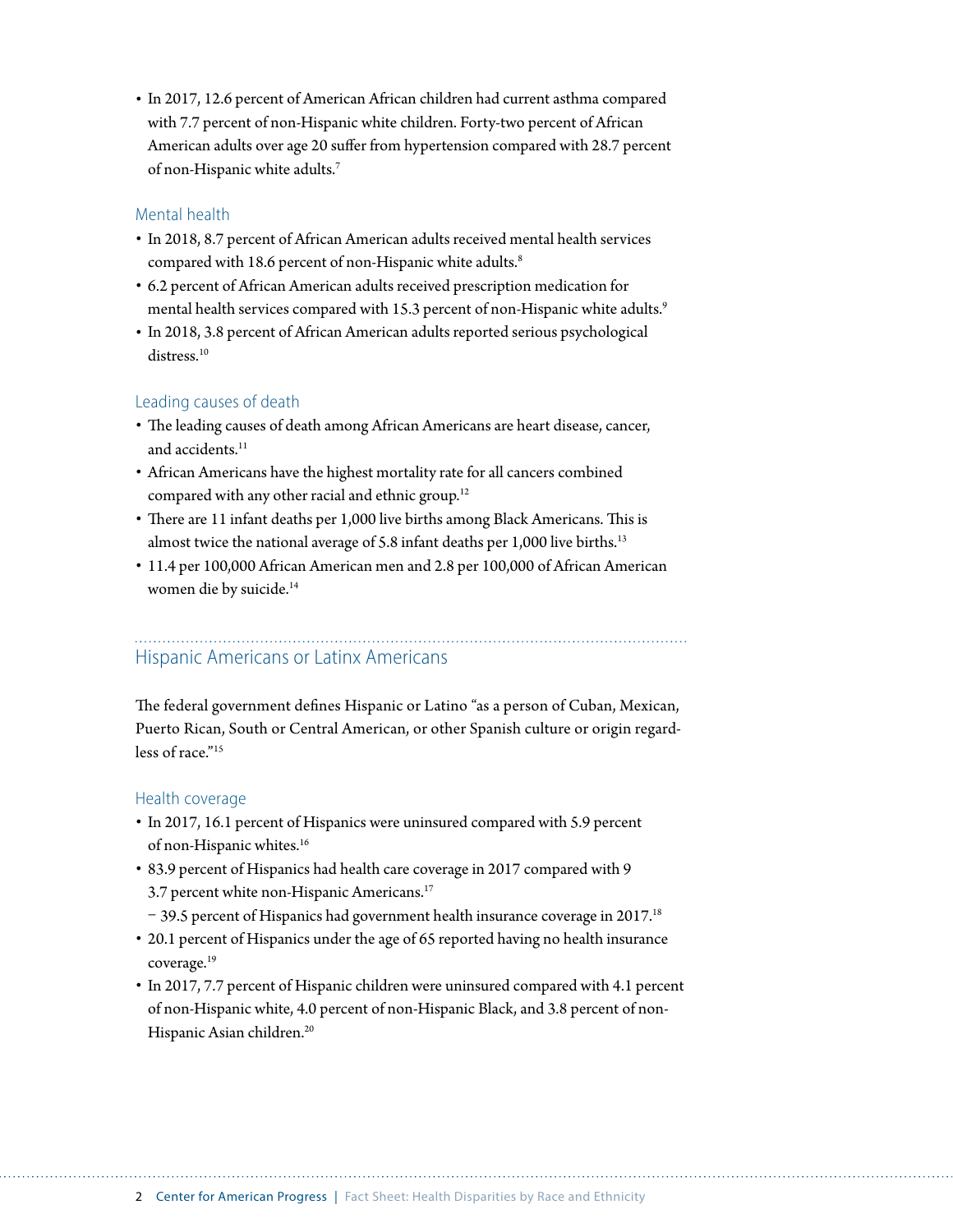### Chronic health conditions

- Ten percent of Hispanics reported having fair or poor health compared with 8.3 percent of non-Hispanic whites.<sup>21</sup>
- 21.5 percent of Hispanic adults over age 20 have been diagnosed with diabetes compared with 13 percent of white adults over age 20.<sup>22</sup>
- Approximately 25 percent of Hispanics have high blood pressure.<sup>23</sup>
- Hispanic women are 40 percent more likely to have cervical cancer and 20 percent more likely to die from cervical cancer than non-Hispanic white women.<sup>24</sup>

#### Mental health

- In 2018, 8.8 percent of Hispanic adults received mental health services compared with 18.6 percent of non-Hispanic white adults.<sup>25</sup>
- 6.8 percent of Hispanic adults received prescription medication for mental health services compared with 15.4 percent of non-Hispanic white adults.<sup>26</sup>
- In 2018, 4.6 percent of Hispanic adults reported serious psychological distress.<sup>27</sup>
- In 2017, the number of suicide attempts by adolescent Hispanic females was 40 percent higher than that of adolescent non-Hispanic white females.<sup>28</sup>

#### Leading causes of death

- The leading causes of death among Hispanics are cancer, heart disease, and accidents.29
- The life expectancy for Hispanics, 81.9 years, is longer than that of non-Hispanic whites.<sup>30</sup>
- In 2017, the infant mortality rate for Puerto Ricans was 40 percent higher than for non-Hispanic whites.31
- There are 5.1 infant deaths per 1,000 live births among Hispanic and Latinx Americans.<sup>32</sup>

# Asian Americans

An Asian American person is an American with origins in any of the original peoples of East Asia, Southeast Asia, or the Indian subcontinent, including but not limited to China, Korea, India, and Pakistan.

#### Health coverage

- In 2017, 7.3 percent of Asian Americans were uninsured compared with 5.9 percent of non-Hispanic whites.33
- 92.7 percent of Asian Americans had health care coverage in 2017.<sup>34</sup>
- 29.6 percent of Asian Americans had government health insurance coverage in 2017.35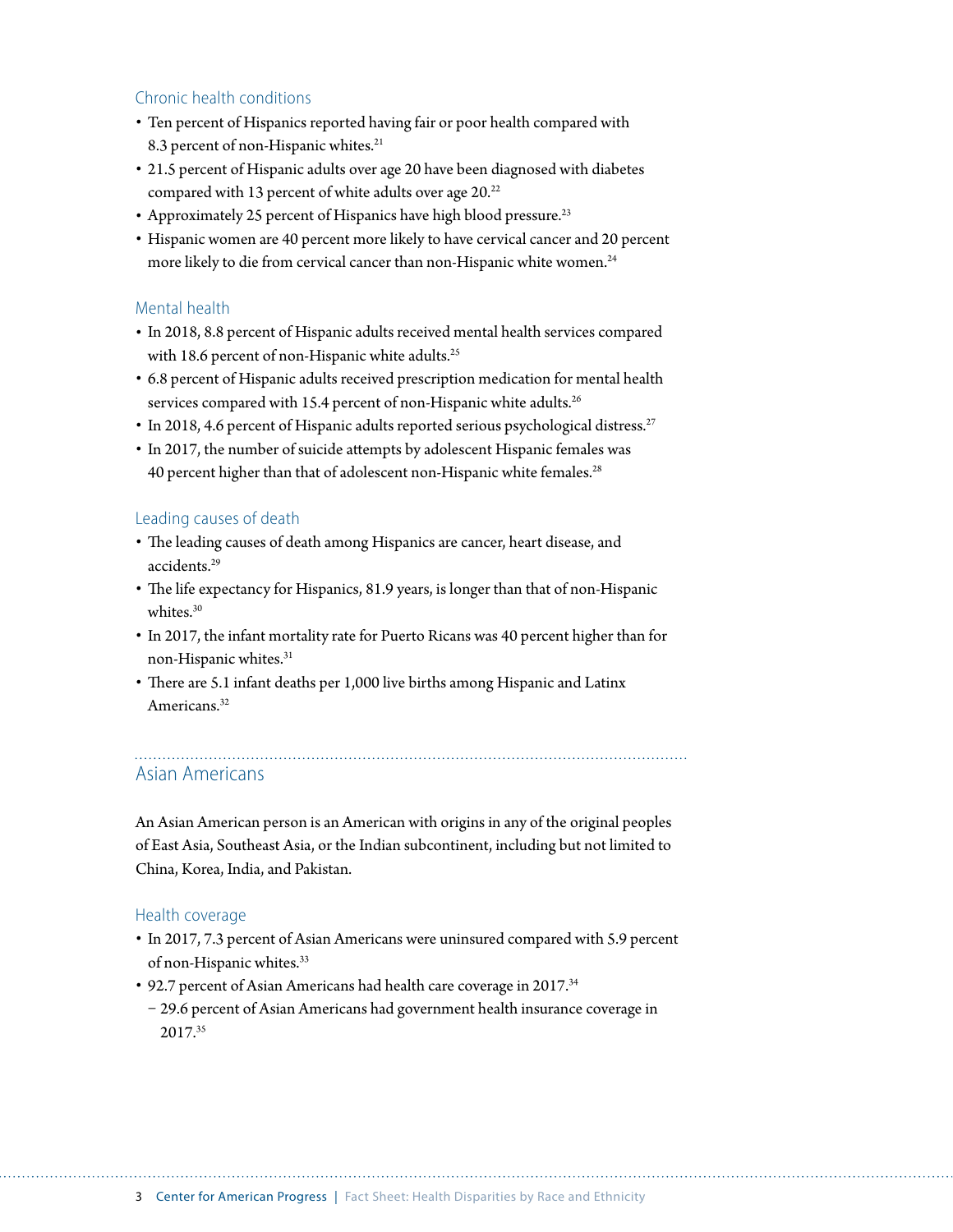# Chronic health conditions

- In 2017, tuberculosis was 35 times more common in Asian Americans than among non-Hispanic whites.36
- Although Asian Americans have overall lower cancer rates than non-Hispanic whites, they have nearly twice the incidence of liver and inflammatory bowel disease cancer.<sup>37</sup>
- Asian Americans are twice as likely to develop chronic hepatitis B than non-Hispanic whites and are eight times more likely to die from hepatitis B than non-Hispanic whites.<sup>38</sup>
- Asian Americans are 40 percent more likely to be diagnosed with diabetes than non-Hispanic white Americans. They are also 80 percent more likely to be diagnosed with end-stage renal disease.<sup>39</sup>

#### Mental health

- In 2018, 2.1 percent of Asian American adults reported serious psychological distress.<sup>40</sup>
- In 2018, 6.3 percent of Asian American adults received mental health services compared with 18.6 percent of non-Hispanic white adults.<sup>41</sup>
- 3.6 percent of Asian American adults received prescription medications for mental health services compared with 15.4 percent of non-Hispanic white adults.<sup>42</sup>

#### Leading causes of death

- The leading causes of death for Asian Americans include cancer, stroke, heart disease, accidents. and diabetes.<sup>43</sup>
- There are 3.8 infant deaths per 1,000 live births in this population.<sup>44</sup>
- In 2017, suicide was the leading cause of death for Asian Americans ages 15 to 24.<sup>45</sup>

# Native Hawaiian or other Pacific Islander Americans

A Native Hawaiian person is any individual with total or partial ancestry from the indigenous or aboriginal people of the Hawaiian Islands. A Pacific Islander is an individual with origins in any of the original peoples of Polynesia, Melanesia, or Micronesia, including but not limited to Guam, Samoa, Fiji, Palau, Tokelau, and the Marshall Islands.

#### Health coverage

- In 2017, 8.3 percent of Native Hawaiians and Pacific Islanders were uninsured compared with 5.9 percent of non-Hispanic whites.<sup>46</sup>
- 66.9 percent of Native Hawaiians and Pacific Islanders had private health insurance in 2017 compared with 75.4 percent of white Americans.<sup>47</sup>
- 33.5 percent of Native Hawaiians and Pacific Islanders had government health insurance in 2017.48

#### Chronic health conditions

• Native Hawaiians and Pacific Islanders have higher rates of smoking, alcohol consumption, and obesity in comparison to other populations.49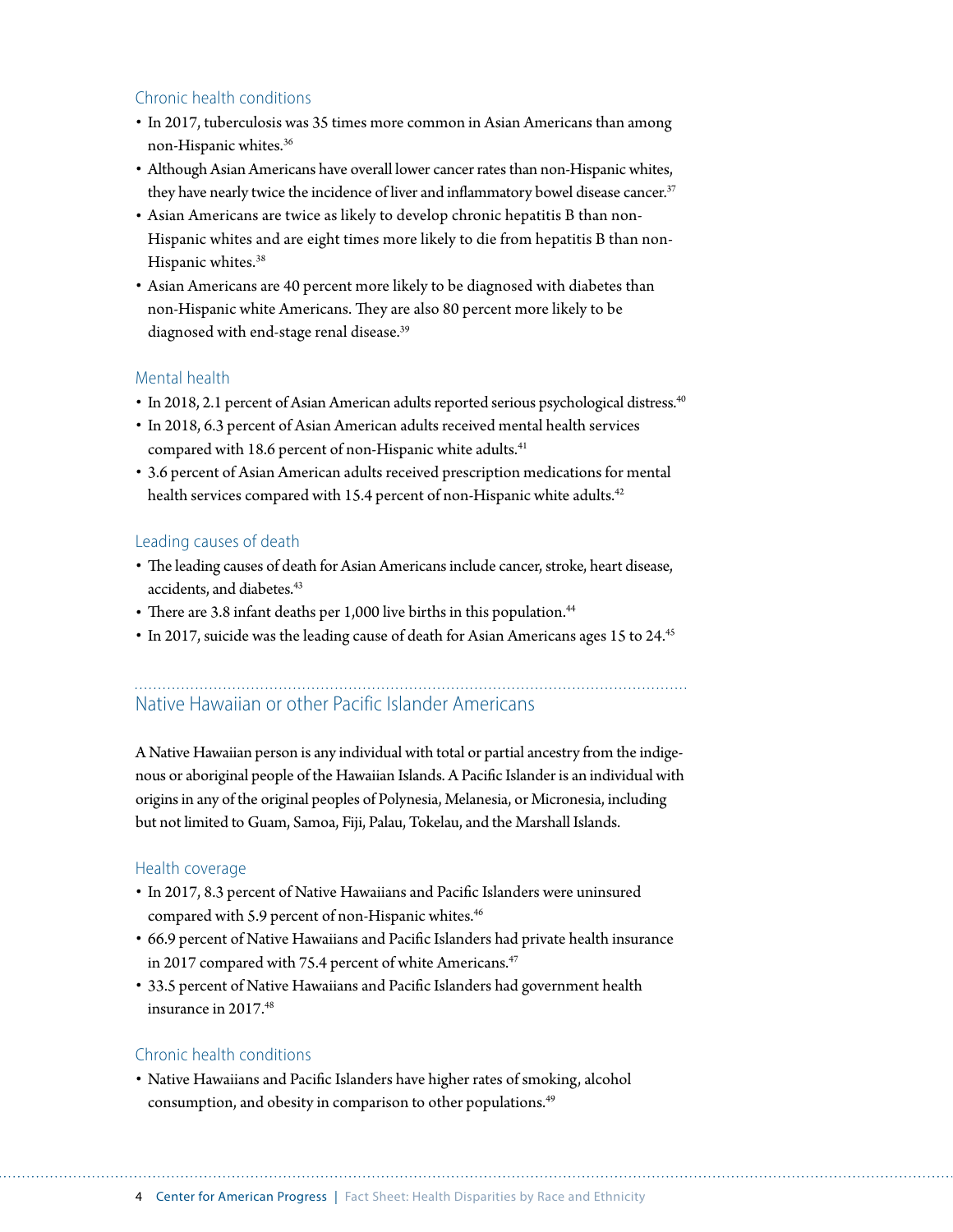- The incidence rate of tuberculosis for Native Hawaiians and Pacific Islanders is higher than in any other population.<sup>50</sup>
- In 2014, Native Hawaiians and Pacific Islanders were 10 percent more likely to have diagnosed coronary heart disease than non-Hispanic whites.<sup>51</sup>
- In 2016, Native Hawaiians and Pacific Islanders were 80 percent more likely to be obese compared with non-Hispanic whites.<sup>52</sup>

## Mental health

- In 2018, 6.9 percent of Native Hawaiian and Pacific Islander adults reported a major depressive episode in the past year.<sup>53</sup>
- In 2018, 21.1 percent of Native Hawaiian and Pacific Islander adults reported any form of mental illness.<sup>54</sup>
- 10.9 percent of Native Hawaiian and Pacific Islander adults received mental health services in 2018 compared with 18.6 percent of non-Hispanic white adults.<sup>55</sup>
- 6.3 percent of Native Hawaiian and Pacific Islander adults received prescription medication for mental health services in 2018 compared with 15.4 percent of non-Hispanic white adults.<sup>56</sup>

### Leading causes of death

- From 2013 to 2015, Native Hawaiians had the highest mortality rate for all types of cancer in the state.<sup>57</sup>
- The leading causes of death for Native Hawaiians and Pacific Islanders include cancer, heart disease, accidents, stroke, and diabetes.<sup>58</sup>
- There are 7.6 infant deaths per 1,000 living births in this population.<sup>59</sup>

# American Indians and Alaska Natives

An American Indian person is any individual belonging to the indigenous tribes of the continental United States. An Alaska Native person is any individual belonging to the indigenous tribes and villages of Alaska.

#### Health coverage

• In 2017, 14.9 percent of American Indians and Alaska Natives were uninsured compared with 5.9 percent of non-Hispanic whites.<sup>60</sup>

# Chronic health conditions

- 17.4 percent of American Indians and Alaska Natives reported having fair or poor health compared with 8.3 percent of non-Hispanic whites.<sup>61</sup>
- American Indians and Alaska Natives have a rate of HIV infection twice as high as that of non-Hispanic whites.<sup>62</sup>
- In 2017, American Indian and Alaska Native adults were almost three times more likely to have diabetes than non-Hispanic white adults. They were also 2.5 times more likely to die from diabetes.<sup>63</sup>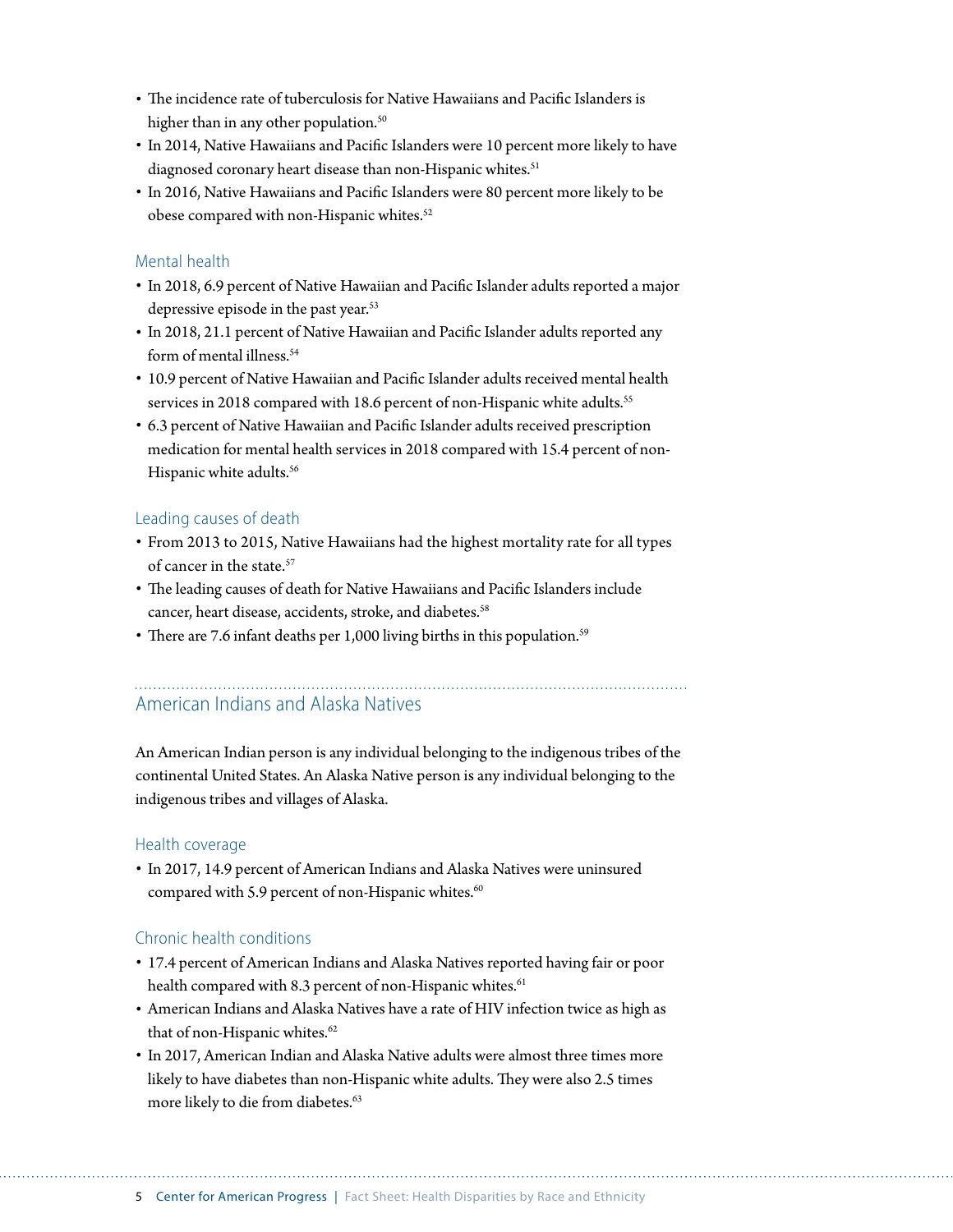- American Indian and Alaska Native adolescents are 30 percent more likely than non-Hispanic white adolescents to be obese.<sup>64</sup>
- American Indian and Alaska Native youth and adults have the highest rates of cigarette smoking among all racial and ethnic groups in the United States.<sup>65</sup>

## Mental health

- In 2018, 4.5 percent of American Indian and Alaska Native adults reported serious psychological distress.<sup>66</sup>
- In 2018, 14.1 percent of American Indian and Alaska Native adults received mental health services compared with 18.6 percent of non-Hispanic white adults.<sup>67</sup>
- 11.6 percent of American Indian and Alaska Native adults received prescription medication for mental health services compared with 15.4 percent of non-Hispanic white adults.<sup>68</sup>

# Leading causes of death

- The leading causes of death among American Indians and Alaska Natives are heart disease, cancer, and accidents.<sup>69</sup>
- In 2018, chronic liver disease was the fourth-leading cause of death for American Indians and Alaskan natives. $\!\!^{70}$
- Lung cancer is the leading cause of cancer-related deaths among American Indians and Alaska natives.<sup>71</sup>
- There are 9.2 infant deaths for every 1,000 living births in this population.<sup>72</sup>
- In 2017, suicide was the second-leading cause of death among American Indian and Alaska Natives ages 10 to 34.73

*Sofia Carratala is the special assistant for Immigration Policy at the Center for American Progress. Connor Maxwell is a senior policy analyst for Race and Ethnicity Policy at the Center.*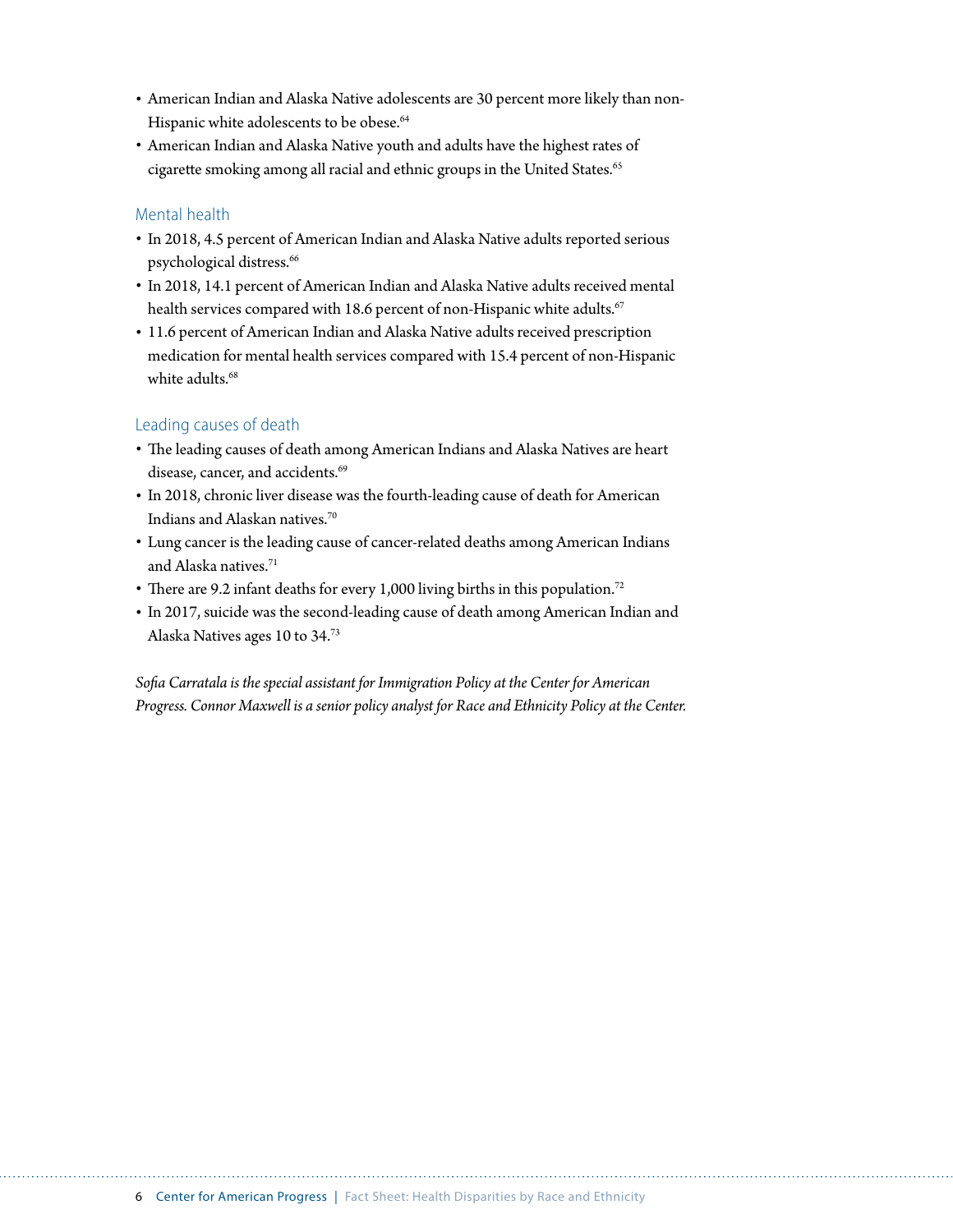# Endnotes

- 1 Edward R. Berchick, Emily Hood, and Jessica C. Barnett, "Health Insurance Coverage in the United States: 2017" (Washington: U.S. Census Bureau, 2018), available at [https://www.census.gov/library/publications/2018/demo/](https://www.census.gov/library/publications/2018/demo/p60-264.html) [p60-264.html](https://www.census.gov/library/publications/2018/demo/p60-264.html).
- 2 Ibid.
- 3 Ibid.
- 4 Centers for Disease Control and Prevention, "Health of Black or African American non-Hispanic population," available at [https://www.cdc.gov/nchs/fastats/black-health.](https://www.cdc.gov/nchs/fastats/black-health.htm) [htm](https://www.cdc.gov/nchs/fastats/black-health.htm) (last accessed April 2020).
- 5 Ibid.
- 6 U.S. Department of Health and Human Services Office of Minority Health, "Obesity and African Americans," available at [https://minorityhealth.hhs.gov/omh/browse.](https://minorityhealth.hhs.gov/omh/browse.aspx?lvl=4&lvlid=25) [aspx?lvl=4&lvlid=25](https://minorityhealth.hhs.gov/omh/browse.aspx?lvl=4&lvlid=25) (last accessed April 2020).
- 7 National Center for Health Statistics, "Health, United States 2018" (Hyattsville, MD: 2018), available at https://www.cdc. gov/nchs/data/hus/hus18.pdf#Highlights (last accessed April 2020).
- 8 U.S. Department of Health and Human Services Office of Minority Health, "Mental and Behavioral Health – African Americans," available at [https://minorityhealth.hhs.gov/](https://minorityhealth.hhs.gov/omh/browse.aspx?lvl=4&lvlid=24) [omh/browse.aspx?lvl=4&lvlid=24](https://minorityhealth.hhs.gov/omh/browse.aspx?lvl=4&lvlid=24) (last accessed April 2020).
- 9 Ibid.
- 10 U.S. Department of Health and Human Services, Centers for Disease Control and Prevention, and National Center for Health Statistics, "Summary Health Statistics: National Health Interview Survey, 2018," available at [https://ftp.cdc.](https://ftp.cdc.gov/pub/Health_Statistics/NCHS/NHIS/SHS/2018_SHS_Table_A-8.pdf) [gov/pub/Health\\_Statistics/NCHS/NHIS/SHS/2018\\_SHS\\_](https://ftp.cdc.gov/pub/Health_Statistics/NCHS/NHIS/SHS/2018_SHS_Table_A-8.pdf) [Table\\_A-8.pdf](https://ftp.cdc.gov/pub/Health_Statistics/NCHS/NHIS/SHS/2018_SHS_Table_A-8.pdf) (last accessed April 2020).
- 11 Centers for Disease Control and Prevention, "Health of Black or African American non-Hispanic population."
- 12 U.S. Department of Health and Human Services Office of Minority Health, "Cancer and African Americans," available at [https://minorityhealth.hhs.gov/omh/browse.](https://minorityhealth.hhs.gov/omh/browse.aspx?lvl=4&lvlid=16) [aspx?lvl=4&lvlid=16](https://minorityhealth.hhs.gov/omh/browse.aspx?lvl=4&lvlid=16) (last accessed April 2020).
- 13 Centers for Disease Control and Prevention, "Health of Black or African American non-Hispanic population."
- 14 U.S. Department of Health and Human Services Office of Minority Health, "Mental and Behavioral Health – African Americans."
- 15 U.S. Census Bureau, "About Hispanic Origin," available at [https://www.census.gov/topics/population/hispanic](https://www.census.gov/topics/population/hispanic-origin/about.html)[origin/about.html](https://www.census.gov/topics/population/hispanic-origin/about.html) (last accessed April 2020).
- 16 Berchick, Hood, and Barnett, "Health Insurance Coverage in the United States."
- 17 Ibid.
- 18 Ibid.
- 19 Centers for Disease Control and Prevention, "Health of Hispanic or Latino Population," available at [https://www.](https://www.cdc.gov/nchs/fastats/hispanic-health.htm) [cdc.gov/nchs/fastats/hispanic-health.htm](https://www.cdc.gov/nchs/fastats/hispanic-health.htm) (last accessed April 2020).
- 20 National Center for Health Statistics, "Health, United States 2018."
- 21 Centers for Disease Control and Prevention, "Health of Hispanic or Latino Population."
- 22 Centers for Disease Control and Prevention, "Health, United States Spotlight: Racial and Ethnic Disparities in Heart Disease," available at [https://www.cdc.gov/nchs/hus/](https://www.cdc.gov/nchs/hus/spotlight/2019-heart-disease-disparities.htm) [spotlight/2019-heart-disease-disparities.htm](https://www.cdc.gov/nchs/hus/spotlight/2019-heart-disease-disparities.htm) (last accessed April 2020).
- 23 National Kidney Foundation, "Hispanics and Kidney Disease," available at [https://www.kidney.org/atoz/content/](https://www.kidney.org/atoz/content/hispanics-kd) [hispanics-kd](https://www.kidney.org/atoz/content/hispanics-kd) (last accessed April 2020).
- 24 U.S. Department of Health and Human Services Office of Minority Health, "Cancer and Hispanic Americans," available at [https://minorityhealth.hhs.gov/omh/browse.](https://minorityhealth.hhs.gov/omh/browse.aspx?lvl=4&lvlid=61) [aspx?lvl=4&lvlid=61](https://minorityhealth.hhs.gov/omh/browse.aspx?lvl=4&lvlid=61) (last accessed April 2020).
- 25 U.S. Department of Health and Human Services Office of Minority Health, "Mental and Behavioral Health – Hispanics," available at [https://minorityhealth.hhs.gov/omh/](https://minorityhealth.hhs.gov/omh/browse.aspx?lvl=4&lvlid=69) [browse.aspx?lvl=4&lvlid=69](https://minorityhealth.hhs.gov/omh/browse.aspx?lvl=4&lvlid=69) (last accessed April 2020).

26 Ibid.

- 27 U.S. Department of Health and Human Services, Centers for Disease Control and Prevention, National Center for Health Statistics, "Summary Health Statistics."
- 28 U.S. Department of Health and Human Services Office of Minority Health, "Mental and Behavioral Health – Hispanics."
- 29 Centers for Disease Control and Prevention, "Health of Hispanic or Latino Population."
- 30 U.S. Department of Health and Human Services Office of Minority Health, "Profile: Hispanic/Latino Americans," available at [https://minorityhealth.hhs.gov/omh/browse.](https://minorityhealth.hhs.gov/omh/browse.aspx?lvl=3&lvlid=64) [aspx?lvl=3&lvlid=64](https://minorityhealth.hhs.gov/omh/browse.aspx?lvl=3&lvlid=64) (last accessed April 2020).
- 31 U.S. Department of Health and Human Services Office of Minority Health, "Infant Mortality and Hispanic Americans," available at [https://minorityhealth.hhs.gov/omh/browse.](https://minorityhealth.hhs.gov/omh/browse.aspx?lvl=4&lvlid=68) [aspx?lvl=4&lvlid=68](https://minorityhealth.hhs.gov/omh/browse.aspx?lvl=4&lvlid=68) (last accessed April 2020).
- 32 Ibid.
- 33 Berchick, Hood, and Barnett, "Health Insurance Coverage in the United States."
- 34 Ibid.
- 35 Ibid.
- 36 U.S. Department of Health and Human Services Office of Minority Health, "Profile: Asian Americans," available at [https://www.minorityhealth.hhs.gov/omh/browse.](https://www.minorityhealth.hhs.gov/omh/browse.aspx?lvl=3&lvlid=63) [aspx?lvl=3&lvlid=63](https://www.minorityhealth.hhs.gov/omh/browse.aspx?lvl=3&lvlid=63) (last accessed April 2020).
- 37 U.S. Department of Health and Human Services Office of Minority Health, "Cancer and Asian Americans," available at [https://minorityhealth.hhs.gov/omh/browse.](https://minorityhealth.hhs.gov/omh/browse.aspx?lvl=4&lvlid=46) [aspx?lvl=4&lvlid=46](https://minorityhealth.hhs.gov/omh/browse.aspx?lvl=4&lvlid=46) (last accessed April 2020).
- 38 U.S. Department of Health and Human Services Office of Minority Health, "Hepatitis and Asian Americans," available at [https://minorityhealth.hhs.gov/omh/browse.](https://minorityhealth.hhs.gov/omh/browse.aspx?lvl=4&lvlid=50) [aspx?lvl=4&lvlid=50](https://minorityhealth.hhs.gov/omh/browse.aspx?lvl=4&lvlid=50) (last accessed April 2020).
- 39 U.S. Department of Health and Human Services Office of Minority Health, "Diabetes and Asian Americans," available at [https://minorityhealth.hhs.gov/omh/browse.](https://minorityhealth.hhs.gov/omh/browse.aspx?lvl=4&lvlid=48) [aspx?lvl=4&lvlid=48](https://minorityhealth.hhs.gov/omh/browse.aspx?lvl=4&lvlid=48) (last accessed April 2020).
- 40 U.S. Department of Health and Human Services, Centers for Disease Control and Prevention, and National Center for Health Statistics, "Summary Health Statistics."
- 41 U.S. Department of Health and Human Services Office of Minority Health, "Mental and Behavioral Health – Asian Americans," available at [https://minorityhealth.hhs.gov/](https://minorityhealth.hhs.gov/omh/browse.aspx?lvl=4&lvlid=54) [omh/browse.aspx?lvl=4&lvlid=54](https://minorityhealth.hhs.gov/omh/browse.aspx?lvl=4&lvlid=54) (last accessed April 2020).

42 Ibid.

- 43 U.S. Department of Health and Human Services Office of Minority Health, "Profile: Asian Americans."
- 44 U.S. Department of Health and Human Services Office of Minority Health, "Infant Mortality and Asian Americans," available at [https://minorityhealth.hhs.gov/omh/browse.](https://minorityhealth.hhs.gov/omh/browse.aspx?lvl=4&lvlid=53) [aspx?lvl=4&lvlid=53](https://minorityhealth.hhs.gov/omh/browse.aspx?lvl=4&lvlid=53) (last accessed April 2020).